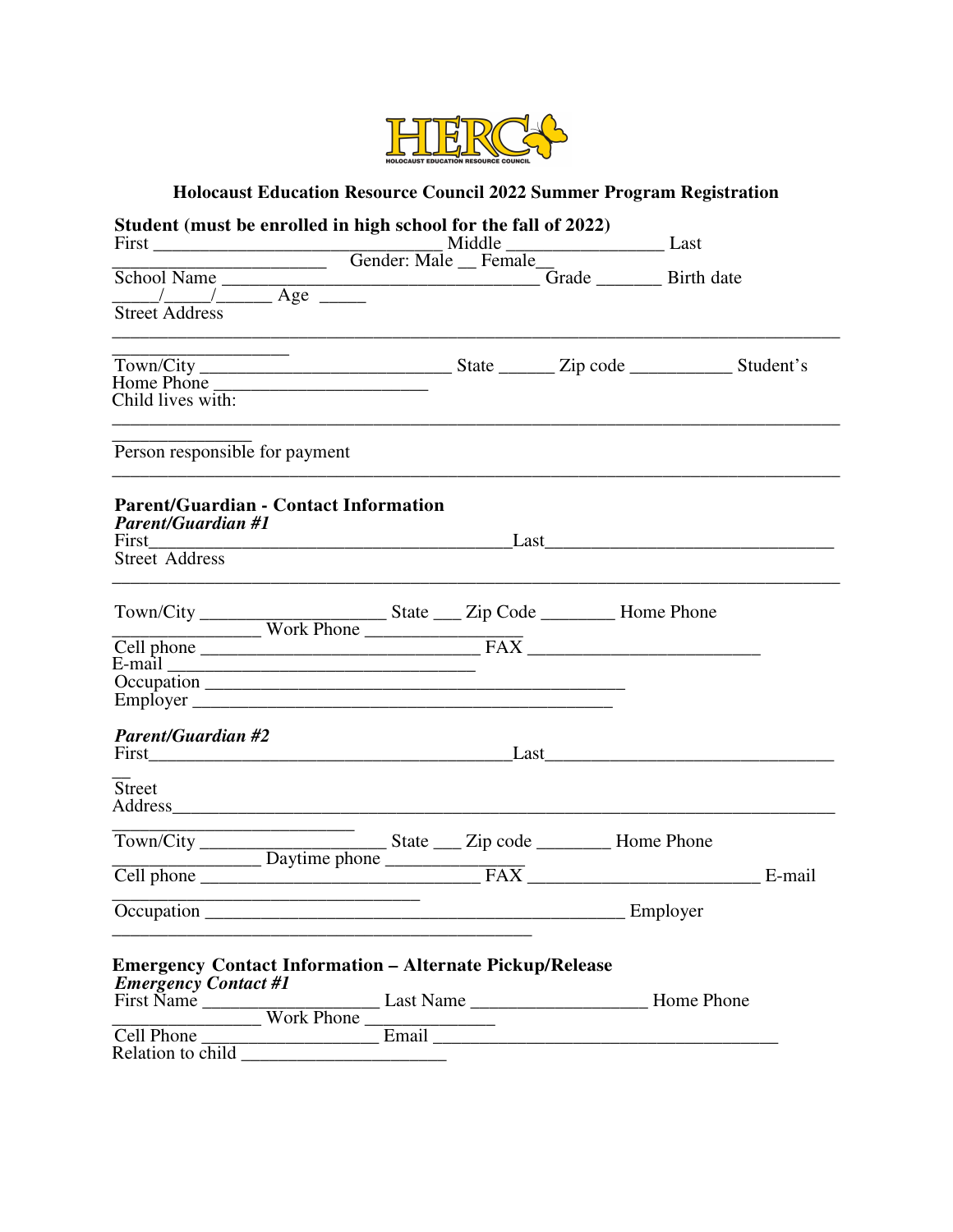| <b>Emergency Contact #2</b>                                                                                                                                                                                                               |                    |                                                                                                   |
|-------------------------------------------------------------------------------------------------------------------------------------------------------------------------------------------------------------------------------------------|--------------------|---------------------------------------------------------------------------------------------------|
|                                                                                                                                                                                                                                           |                    |                                                                                                   |
|                                                                                                                                                                                                                                           |                    |                                                                                                   |
| your child:                                                                                                                                                                                                                               |                    | Please list those people including in addition to parents/guardians who are permitted to pick up  |
|                                                                                                                                                                                                                                           |                    | $1:$ 3:                                                                                           |
| the control of the control of the control of the control of the control of the control of<br><b>Medical Release Information</b>                                                                                                           |                    |                                                                                                   |
| <b>Insurance Information</b>                                                                                                                                                                                                              |                    |                                                                                                   |
|                                                                                                                                                                                                                                           |                    |                                                                                                   |
|                                                                                                                                                                                                                                           |                    |                                                                                                   |
| Primary<br>Physician experience and the contract of the contract of the contract of the contract of the contract of the contract of the contract of the contract of the contract of the contract of the contract of the contract of the c |                    |                                                                                                   |
|                                                                                                                                                                                                                                           |                    |                                                                                                   |
|                                                                                                                                                                                                                                           |                    |                                                                                                   |
| <u> 1989 - Jan Barnett, fransk politiker (d. 1989)</u>                                                                                                                                                                                    |                    |                                                                                                   |
|                                                                                                                                                                                                                                           |                    |                                                                                                   |
| Asthma, Seizures).                                                                                                                                                                                                                        |                    | Please list any medical problems, including any requiring maintenance medication (i.e. Diabetic,  |
| Medical Problem<br>called?                                                                                                                                                                                                                | Required treatment | Should paramedic be.                                                                              |
|                                                                                                                                                                                                                                           |                    | $\Box$ Yes/No $\Box$                                                                              |
|                                                                                                                                                                                                                                           |                    | $\Box$ Yes/No $\Box$<br>$\Box$ Yes/No $\Box$                                                      |
| for any reason?                                                                                                                                                                                                                           |                    | Is your child presently being treated for an injury or sickness, or taking any form of medication |
|                                                                                                                                                                                                                                           |                    |                                                                                                   |
| Is your child allergic to any type of food or medication?                                                                                                                                                                                 |                    |                                                                                                   |
|                                                                                                                                                                                                                                           |                    |                                                                                                   |
|                                                                                                                                                                                                                                           |                    |                                                                                                   |
| Does your child require a special diet?                                                                                                                                                                                                   |                    |                                                                                                   |
|                                                                                                                                                                                                                                           |                    |                                                                                                   |

The purpose of the above listed information is to ensure that medical personnel have details of any medical problem which may interfere with or alter treatment.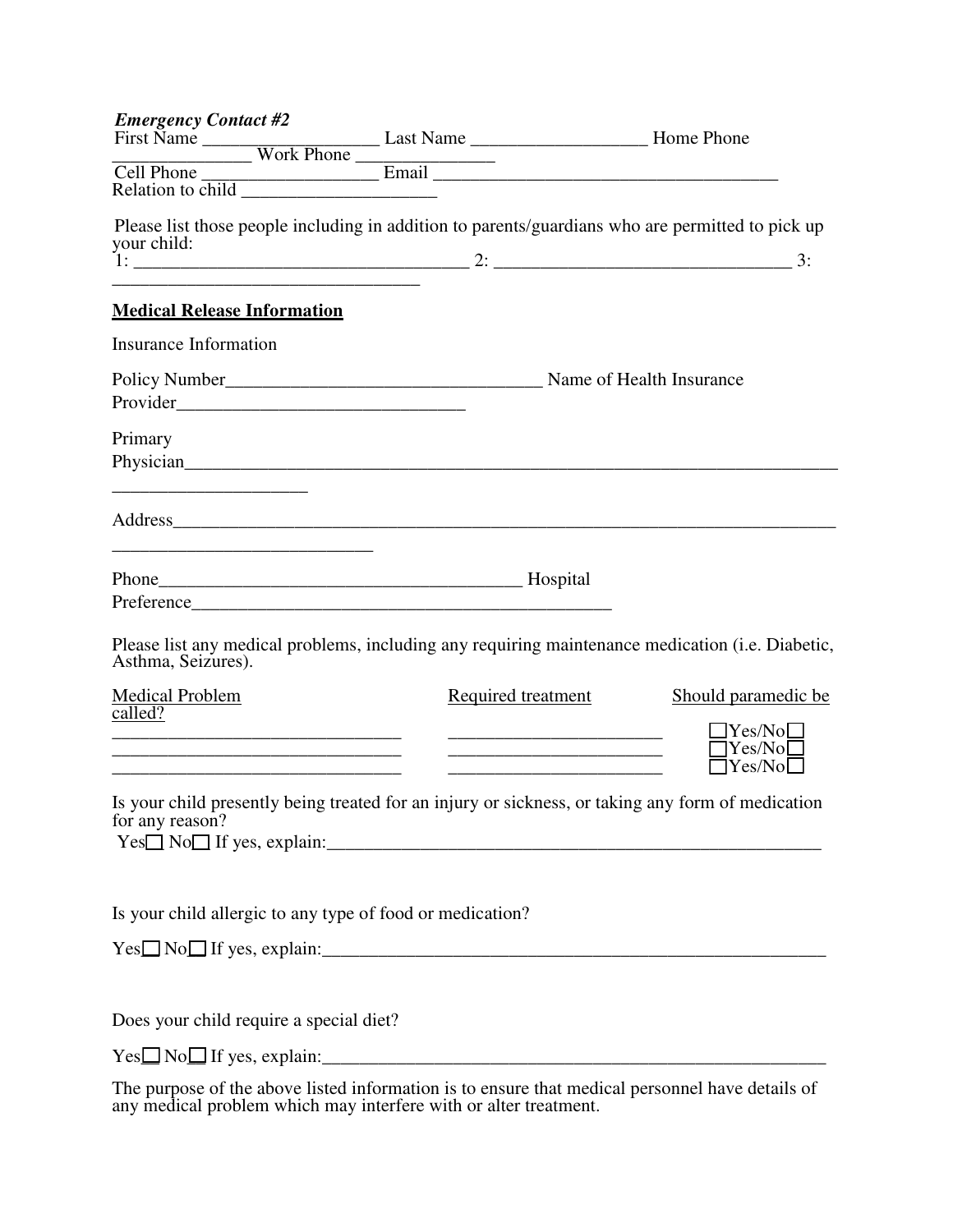# **Deposit:**

\$100 deposit is due at the time of camp registration. This deposit will be put towards camp tuition and supplies such as t-shirt as well as the trip to the Florida Holocaust Museum.

# **SUMMER CAMP TUITION & PAYMENT**:

Summer program tuition fee is due by July 1, 2022. Payment may be made online at holocaustresources.org. Select "donate" then "Summer Program.

o **Camp Tuition is \$250.00 and includes an age appropriate book about the Holocaust, a T-shirt, transportation to and admission into the Florida Holocaust Museum. No refunds will be made for absences.**

#### **Terms of Agreement**

#### **Photo Release**

I hereby give permission for my child to be photographed during the **HERC Summer Program.** I understand the photos will be used to keep a journal of activities, to share during power point presentations and/or reports and for promotional purposes including flyers, brochures, newspaper and on the internet. I understand that although my child's photograph may be used for advertising, his or her identity will not be disclosed, I do not expect compensation and that all photos are the property of **HERC Summer Program** and its affiliates.

Parent's/Guardian's Initials \_\_\_\_\_\_\_\_\_\_\_\_

The **HERC Summer Program** and its co-organizers are not responsible for lost or damaged personal property. All scheduled events are subject to change. I understand that no fees will be refunded or transferred unless a child is unable to participate due to an accident or illness per physician orders. Children's' photos and quotes may be used for publicity purposes. In case of an emergency, and if a family physician cannot be reached, I hereby authorize my child to be treated by Certified Emergency Personnel (i.e. EMT, First Responder, and/or Physician).

| Coordinator Signature: |  |
|------------------------|--|

Director Signature: